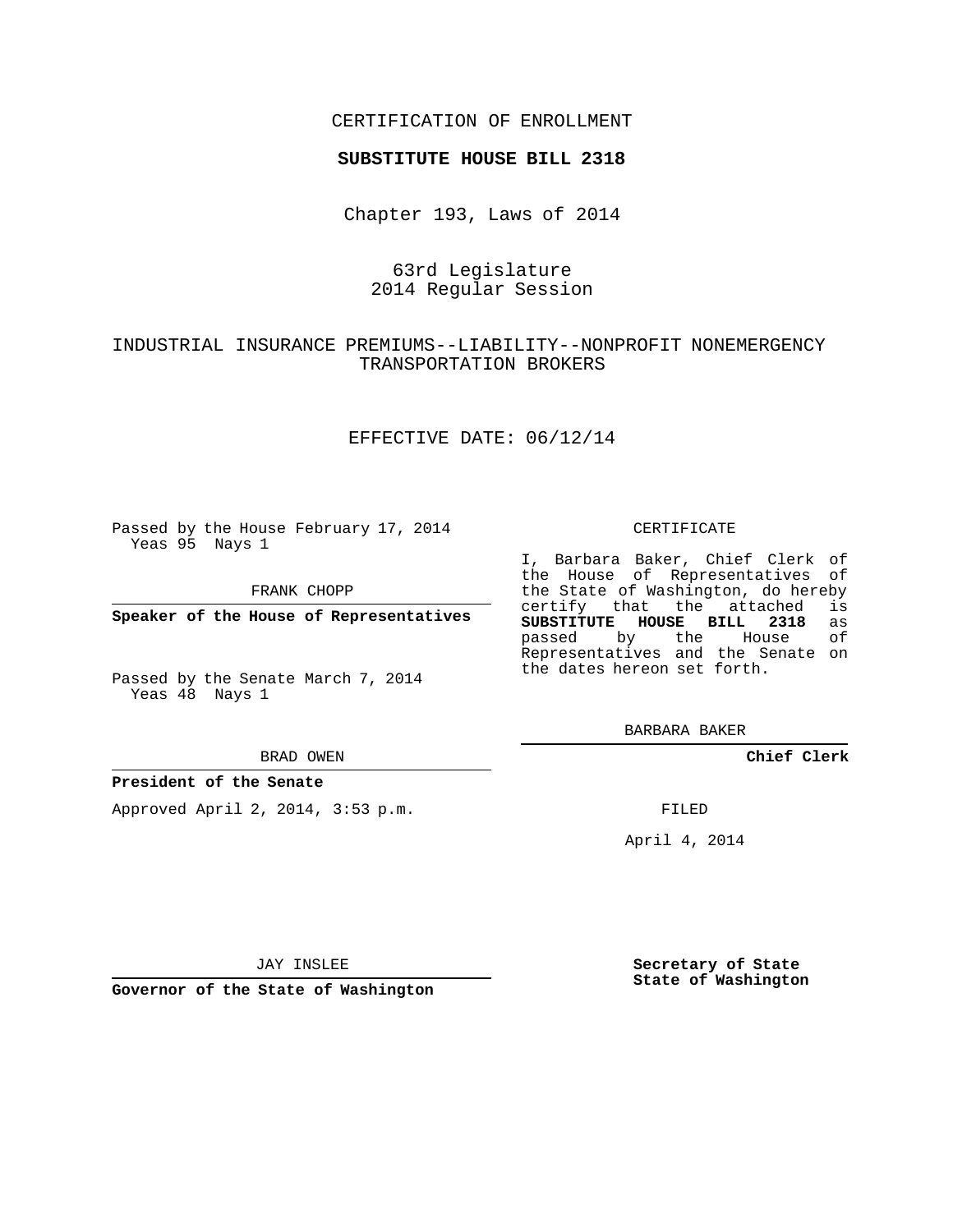# **SUBSTITUTE HOUSE BILL 2318** \_\_\_\_\_\_\_\_\_\_\_\_\_\_\_\_\_\_\_\_\_\_\_\_\_\_\_\_\_\_\_\_\_\_\_\_\_\_\_\_\_\_\_\_\_

\_\_\_\_\_\_\_\_\_\_\_\_\_\_\_\_\_\_\_\_\_\_\_\_\_\_\_\_\_\_\_\_\_\_\_\_\_\_\_\_\_\_\_\_\_

Passed Legislature - 2014 Regular Session

## **State of Washington 63rd Legislature 2014 Regular Session**

**By** House Labor & Workforce Development (originally sponsored by Representatives Seaquist and Appleton)

READ FIRST TIME 02/05/14.

 1 AN ACT Relating to contractor liability for industrial insurance 2 premiums for not-for-profit nonemergency medicaid transportation 3 brokers; and amending RCW 51.12.070.

4 BE IT ENACTED BY THE LEGISLATURE OF THE STATE OF WASHINGTON:

 5 **Sec. 1.** RCW 51.12.070 and 2004 c 243 s 2 are each amended to read 6 as follows:

7 The provisions of this title apply to all work done by contract; the person, firm, or corporation who lets a contract for such work is 9 responsible primarily and directly for all premiums upon the work, except as provided in subsection (2) of this section. The contractor and any subcontractor are subject to the provisions of this title and the person, firm, or corporation letting the contract is entitled to collect from the contractor the full amount payable in premiums and the contractor in turn is entitled to collect from the subcontractor his or her proportionate amount of the payment.

16 (1) For the purposes of this section, a contractor registered under 17 chapter 18.27 RCW or licensed under chapter 19.28 RCW is not 18 responsible for any premiums upon the work of any subcontractor if: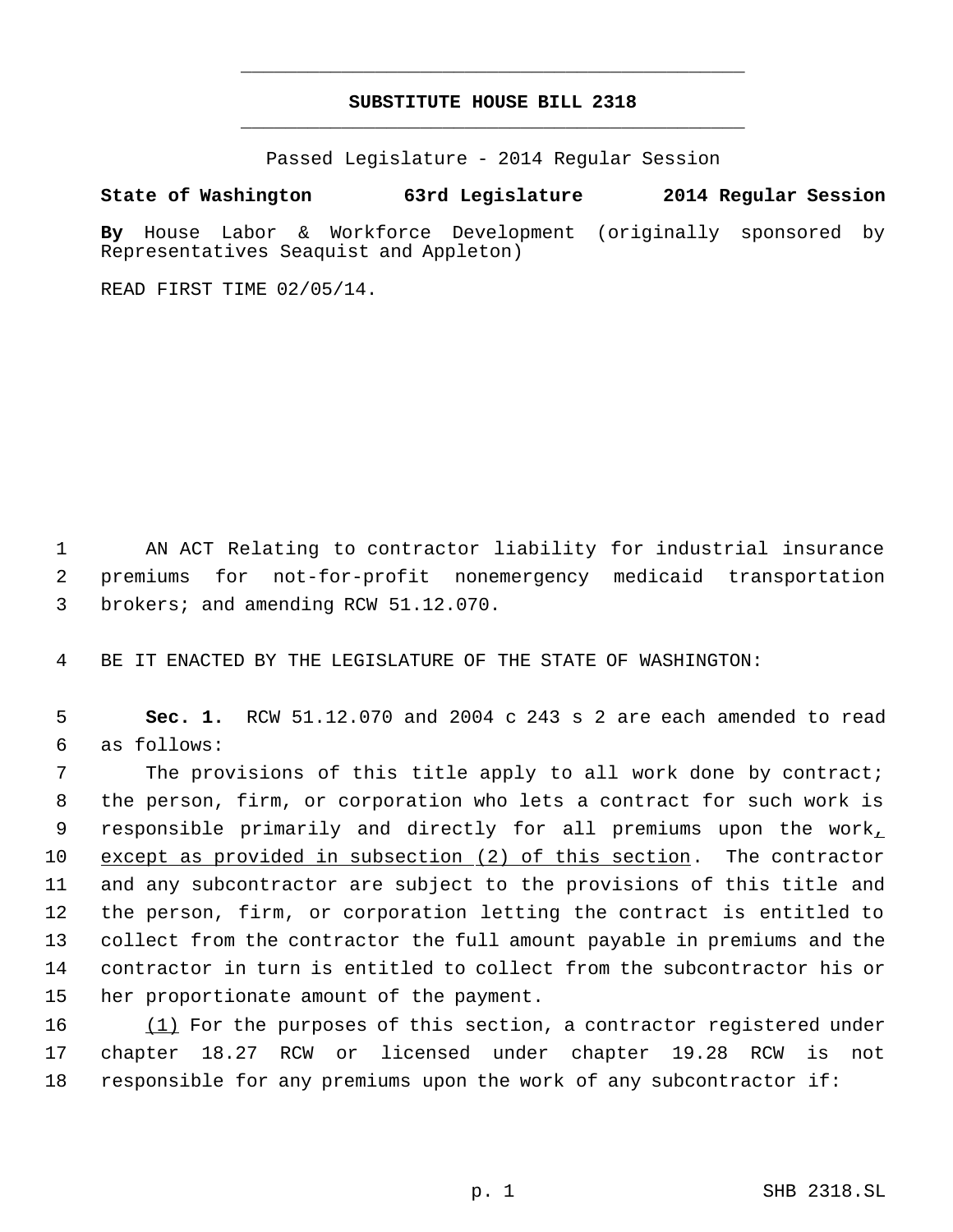$((+1))$   $(a)$  The subcontractor is currently engaging in a business which is registered under chapter 18.27 RCW or licensed under chapter 19.28 RCW;

 (( $(2)$ )) (b) The subcontractor has a principal place of business which would be eligible for a business deduction for internal revenue service tax purposes other than that furnished by the contractor for which the business has contracted to furnish services;

- 8 ( $(\frac{43}{})$ ) (c) The subcontractor maintains a separate set of books or records that reflect all items of income and expenses of the business;
- 10  $((4+))$  (d) The subcontractor has contracted to perform:

11  $((a))$   $(i)$  The work of a contractor as defined in RCW 18.27.010; or

13 ( $(\overline{b})$ ) (ii) The work of installing wires or equipment to convey electric current or installing apparatus to be operated by such current as it pertains to the electrical industry as described in chapter 19.28 RCW; and

17 ( $(\overline{5})$ ) (e) The subcontractor has an industrial insurance account in good standing with the department or is a self-insurer. For the 19 purposes of this subsection  $(1)(e)$ , a contractor may consider a subcontractor's account to be in good standing if, within a year prior to letting the contract or master service agreement, and at least once a year thereafter, the contractor has verified with the department that the account is in good standing and the contractor has not received written notice from the department that the subcontractor's account status has changed. Acceptable documentation of verification includes a department document which includes an issued date or a dated printout of information from the department's internet web site showing a subcontractor's good standing. The department shall develop an approach to provide contractors with verification of the date of inquiries validating that the subcontractor's account is in good standing.

 It is unlawful for any county, city, or town to issue a construction building permit to any person who has not submitted to the department an estimate of payroll and paid premium thereon as provided by chapter 51.16 RCW of this title or proof of qualification as a self-insurer.

 (2) Nonemergency transportation brokers that operate as not-for-profit businesses are not liable for any premiums of a subcontractor if